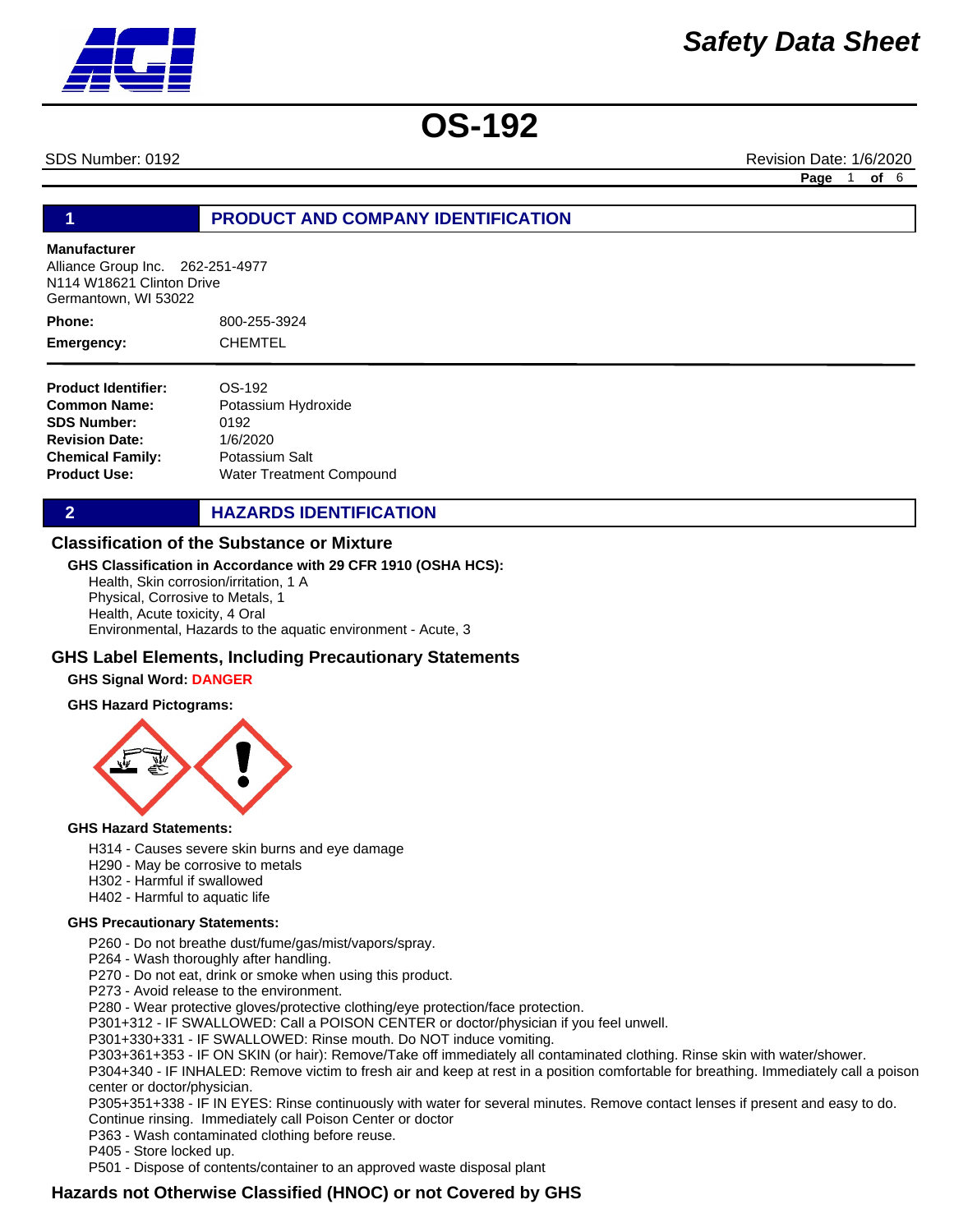

SDS Number: 0192 **Revision Date: 1/6/2020** 

| οf<br>Page | 6 |
|------------|---|
|------------|---|

| <b>Route of Entry:</b><br><b>Target Organs:</b><br>Inhalation: | Eyes; Inhalation; Ingestion; Skin.<br>Respiratory system; Eyes; Skin; Teeth.<br>May be harmful if inhaled. Can cause irritation and inflammation to the tissue of the mucous membranes and<br>upper respiratory tract. |
|----------------------------------------------------------------|------------------------------------------------------------------------------------------------------------------------------------------------------------------------------------------------------------------------|
| <b>Skin Contact:</b>                                           | May cause irritation and redness.                                                                                                                                                                                      |
| <b>Eve Contact:</b><br>Ingestion:                              | May cause irritation, tearing, redness. Potential for eye burns.<br>May be harmful if swallowed.                                                                                                                       |

Health =  $2$ , Fire =  $0$ , Physical Hazard =  $0$ **HMIS PPE:** B - Safety Glasses, Gloves **HMIS III:** 



# **3 COMPOSITION/INFORMATION OF INGREDIENTS**

Substance/Mixture: Mixture

| CAS#            | $\frac{9}{6}$ | Chemical Ingredients:<br>Chemical Name: |  |
|-----------------|---------------|-----------------------------------------|--|
| $1310 - 58 - 3$ | $<$ 30%       | Potassium hydroxide                     |  |
| $7631 - 90 - 5$ | $<30\%$       | Sodium bisulfite                        |  |

## **4 FIRST AID MEASURES Inhalation:** If symptoms develop, move victim to fresh air. Give oxygen or artificial respiration if needed. Consult a physician. **Skin Contact:** Promptly flush skin with water for 15 minutes. Remove contaminated clothing immediately. Get immediate medical attention. Do not reuse clothing and shoes until cleaned. Discard leather articles such as shoes and belt. Do not apply oils and ointments unless ordered by a physician. **Eye Contact:** Immediately flush eyes with large amounts of water for at least 15 minutes, lifting eyelids occasionally to facilitate irrigation. Get immediate medical attention. **Ingestion:** Do NOT induce vomiting. Never give anything by mouth to an unconscious person. Rinse mouth with water. Consult a physician

# **5 FIRE FIGHTING MEASURES**

| Flammability:        | Not flammable or combustible. |
|----------------------|-------------------------------|
| Flash Point:         | No data available.            |
| Flash Point Method:  | No data available.            |
| <b>Burning Rate:</b> | No data available.            |
| Autoignition Temp:   | No data available.            |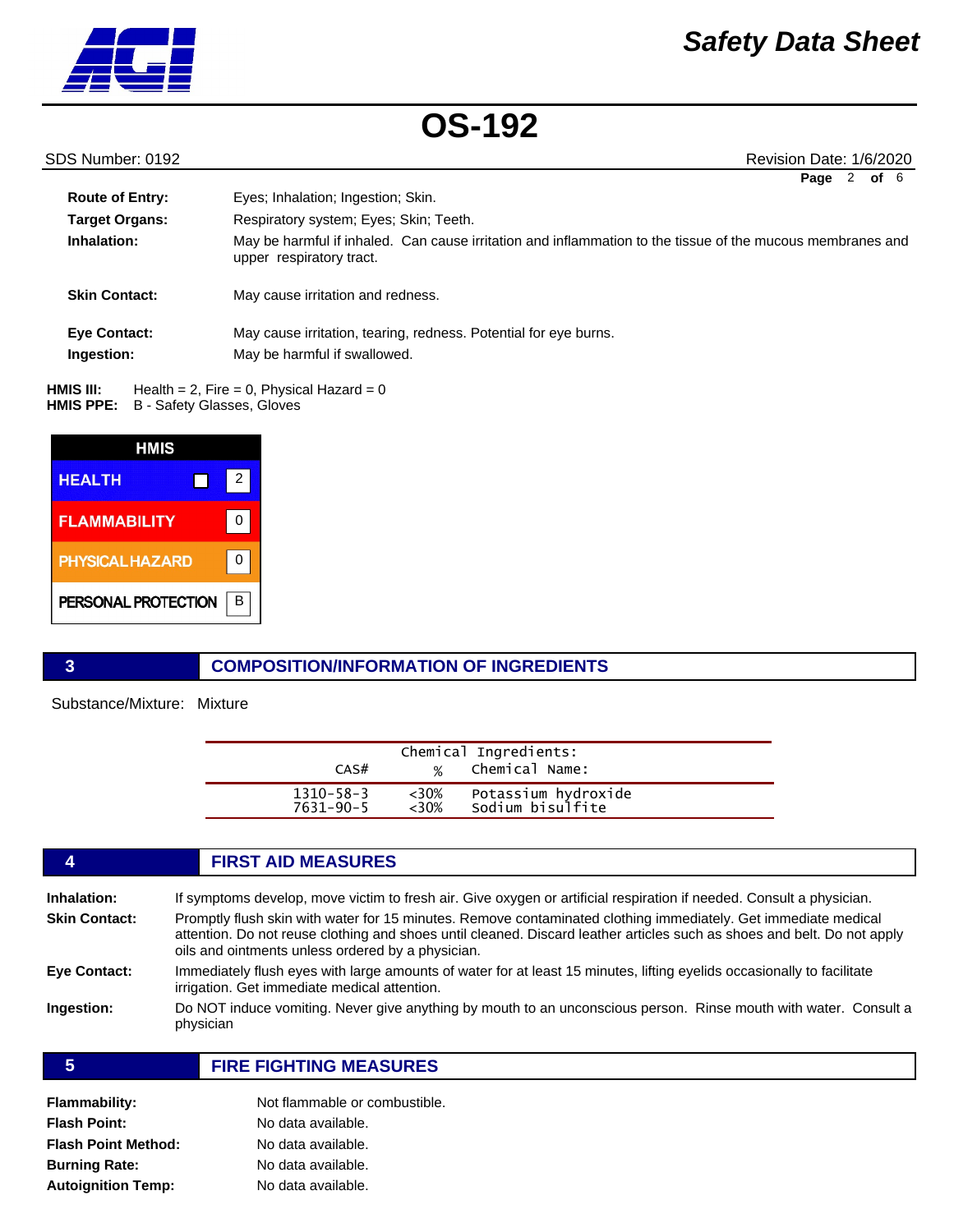# *Safety Data Sheet*

**OS-192**

SDS Number: 0192 **Revision Date: 1/6/2020** Revision Date: 1/6/2020

LEL: No data available.

**UEL:** No data available.

Fire Fighting Methods

Evacuate area of unprotected personal. Wear protective clothing including NIOSH Approved self- contained breathing apparatus. Remain upwind of fire to avoid hazardous vapors and decomposition products. Use water spray to cool fire exposed containers and disperse vapors.

**Unusual Fire or Explosion Hazards:** No data available.

### *Extinguishing Media*

**Suitable:** Use extingushing measures that are appropriate to local circumstances and the surrounding environment.

**Unsuitable fire extinguisher:** No data available

# **6 ACCIDENTAL RELEASE MEASURES**

### **Personal Precautions**

Use personal protective equipment. Avoid breathing vapors, mist or gas. Ensure adequate ventilation. Evacuate personnel to safe areas.

### **Environmental Precautions**

Prevent further leakage or spillage if safe to do so. Contain spill, place in drums for proper disposal. Do not let products enter drains. Discharge into the environment must be avoided.

### **Spill**

Soak up with inert absorbent material and dispose of as hazardous waste. Keep in suitable, closed containers for disposal. Flush remaining area with water to remove trace residue and dispose of properly.

| $\overline{7}$                           | <b>HANDLING AND STORAGE</b>                                                                                                                                                                                                                                                                                                                 |  |
|------------------------------------------|---------------------------------------------------------------------------------------------------------------------------------------------------------------------------------------------------------------------------------------------------------------------------------------------------------------------------------------------|--|
| <b>Handling Precautions:</b>             | Avoid contact with eyes, skin, or clothing. Avoid breathing vapors or mist. Wash thoroughly after<br>handling.                                                                                                                                                                                                                              |  |
| <b>Storage Requirements:</b>             | Store in cool/dry area. Keep away from incompatible materials. Keep container tightly closed. Do not<br>store in unlabeled or mislabeled containers. Do not freeze.                                                                                                                                                                         |  |
| 8                                        | <b>EXPOSURE CONTROLS/PERSONAL PROTECTION</b>                                                                                                                                                                                                                                                                                                |  |
| <b>Engineering Controls:</b>             | Provide local exhaust ventilation. Maintain adequate ventilation. Do not use in closed or confined spaces.                                                                                                                                                                                                                                  |  |
| <b>Personal Protective</b><br>Equipment: | <b>Hygiene Measures</b><br>Handle in accordance with good industrial hygiene and safety practice. Wash hands before breaks and<br>at the end of workday.                                                                                                                                                                                    |  |
|                                          | Respiratory<br>Where risk assessment shows air-purifying respirators are appropriate use a full-face respirator with<br>multi-purpose combination (US) or type ABEK (EN 14387) respirator cartridges as a backup to<br>engineering controls. If the respirator is the sole means of protection, use a full-face supplied air<br>respirator. |  |
|                                          | Eyes and Face<br>Wear chemical safety goggles while handling this product. Wear additional eye protection such as a face<br>shield when the possibility exists for eye contact with splashing or spraying liquid or airborne material.                                                                                                      |  |
|                                          | <b>Skin</b><br>Prevent contact with this product. Wear gloves and protective clothing depending on conditions of use.<br>Protective gloves: gauntlet-type, neoprene, nitrile.                                                                                                                                                               |  |

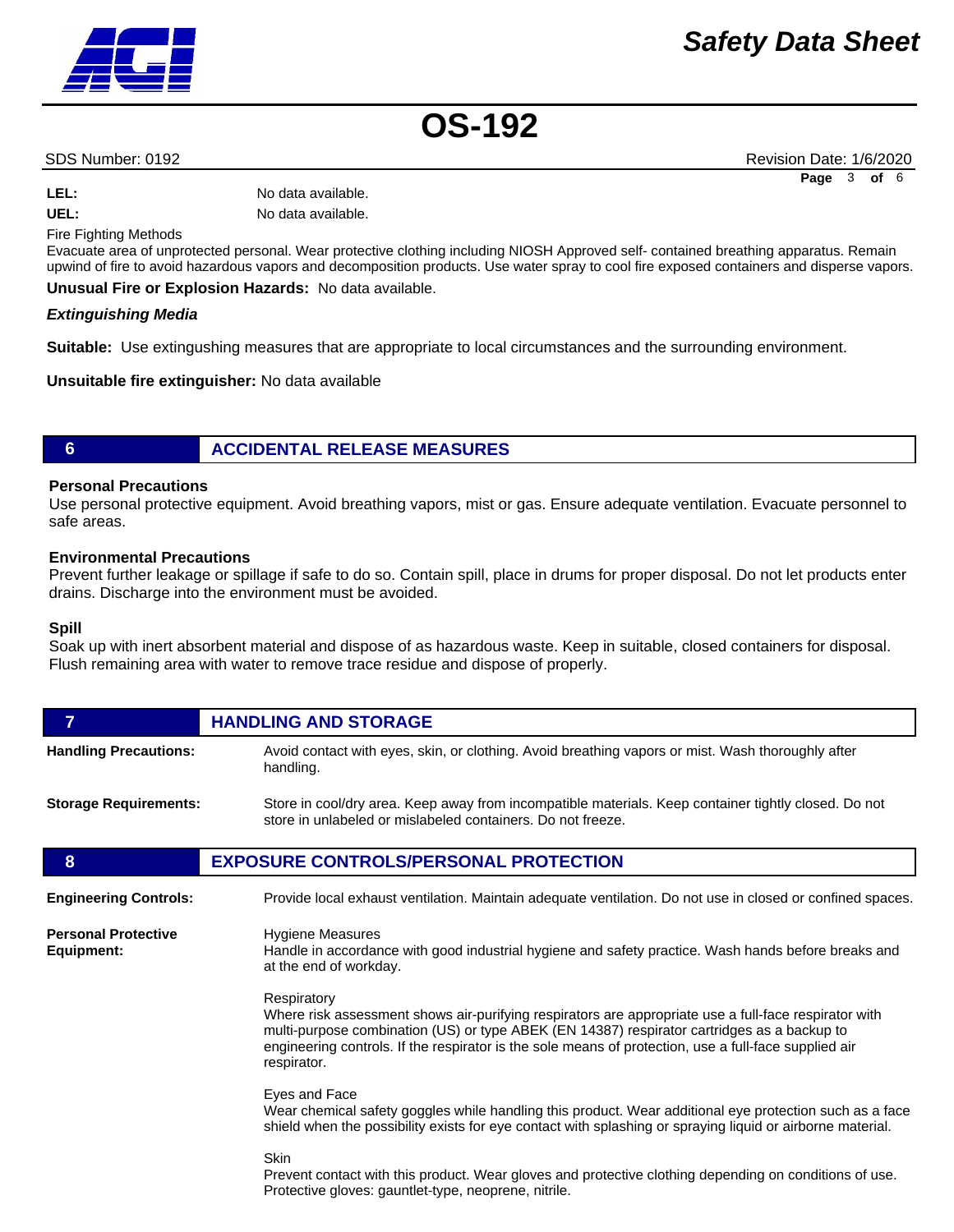# *Safety Data Sheet*

**OS-192**

**Solubility: Softening Point: Percent Volatile: Heat Value:**

**Flash Point: Octanol: Vapor Density:**

**Bulk Density: Auto-Ignition Temp:**

**UFL/LFL:**

**VOC:**

**Freezing/Melting Pt.:**

| Component           | <b>OSHA PEL</b>   | <b>ACGIH TWA/TLV</b> |
|---------------------|-------------------|----------------------|
| Potassium Hydroxide | $2 \text{ mg/m}$  | $2 \text{ mg/m}$ 3   |
| Sodium Bisulfite    | No data available | $5 \text{ mg/m}$ 3   |

# **9 PHYSICAL AND CHEMICAL PROPERTIES**

**Appearance:** Clear, pale yellow liquid. No data available. 1.260 to 1.280 No data available. No data available. 212-270 F No data available. No data available. No data available. 8.9-9.6 No data available. No data available. No data available. **Odor Threshold: Particle Size: Spec Grav./Density: Viscosity: Saturated Vapor Concentration: Boiling Point: Flammability: Partition Coefficient: Vapor Pressure: pH: Evap. Rate: Molecular weight: Decomp Temp: Physical State:** Liquid **Odor:** No odor.

Lower Explosion Limits: No data available. Upper Explosion Limits: No data available.

# **10 STABILITY AND REACTIVITY**

| <b>Reactivity:</b>              | No data available.                         |
|---------------------------------|--------------------------------------------|
| <b>Chemical Stability:</b>      | Product is stable under normal conditions. |
| <b>Conditions to Avoid:</b>     | No data available.                         |
| <b>Materials to Avoid:</b>      | Keep away from acids.                      |
| <b>Hazardous Decomposition:</b> | No data available.                         |
| Hazardous Polymerization:       | Will not occur under normal conditions.    |

# **11 TOXICOLOGICAL INFORMATION**

### **Toxicity Data:**

**Eye Effects:** May cause eye irritation. Serious eye damage/eye irritation. Effects may vary depending on the length of exposure, solution, concentration, and first aid measures.

- » Sodium Bisulfite no data available
- » Potassium Hydroxide Eyes Rabbit = corrosive to eyes

**Skin Effects:** May cause skin irritation; burns

- » Sodium Bisulfite Dermal LD50 no data available
- » Potassium Hydroxide Dermal LD50 no data available

**Inhalation Effects:** May cause moderate irritation. May irritate nose, throat, and respiratory tract.

» Sodium Bisulfite - Inhalation LC50 - no data available



SDS Number: 0192 **Revision Date: 1/6/2020** Revision Date: 1/6/2020 **Page** 4 **of** 6

No data available. **Molecular Formula:** No data available. Dispersible No data available. No data available. No data available.

32° F

No data available. No data available. No data available. No data available. No data available. No data available. No data available.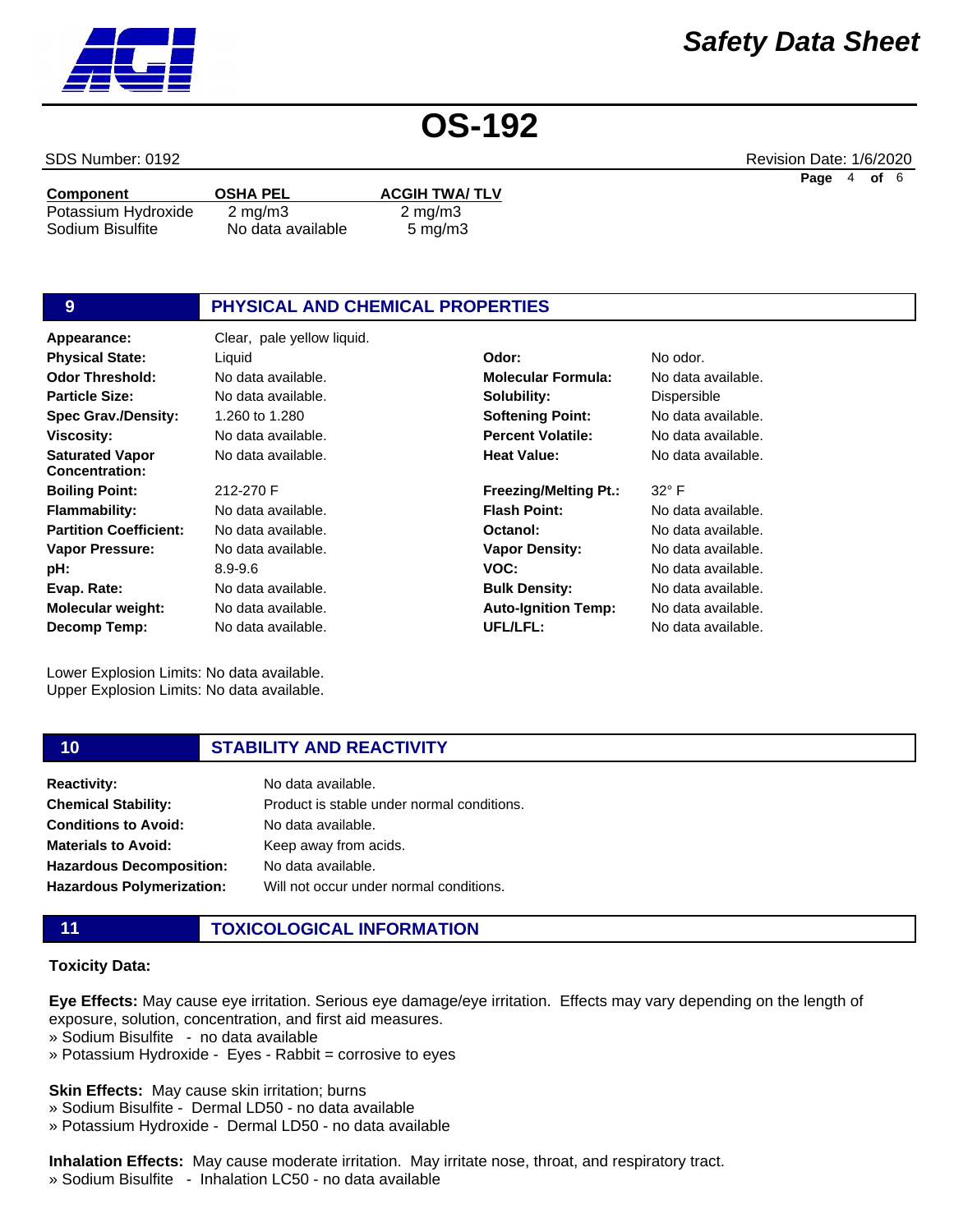

SDS Number: 0192 **Revision Date: 1/6/2020** Revision Date: 1/6/2020 **Page** 5 **of** 6

» Potassium Hydroxide - Inhalation LC50 - no data available

**Ingestion Effects:** May be harmful is swallowed; cause irritation. May cause burning sensation, pain. » Sodium Bisulfite - Oral LD50 - Rat = 333 mg/kg

» Potassium Hydroxide - Oral LD50 - Rat = 1450 mg/kg

| <b>Chronic Effects:</b>   | No data available. |  |
|---------------------------|--------------------|--|
| <b>Mutagenicity:</b>      | No data available. |  |
| Teratogenicity:           | No data available. |  |
| <b>Fertility Effects:</b> | No data available. |  |

### **Carcinogenicity: IARC: 3 - Group 3: not classifiable as to its carcinogenicity to humans (sodium bisulfite)**

**IARC:** No component of this product present at levels greater than or equal to 0.1% is identified as probable, possible or confirmed human carcinogen by IARC.

**ACGIH:** No component of this product present at levels greater than or equal to 0.1% is identified as a carcinogen or potential carcinogen by ACGIH.

**NTP:** No component of this product present at levels greater than or equal to 0.1% is identified as a known or anticipated carcinogen by NTP.

**OSHA:** No component of this product present at levels greater than or equal to 0.1% is identified as a carcinogen

**12 ECOLOGICAL INFORMATION** 

**Biodegradability** No data available.

**Ecotoxicity** Toxicity to fish:

 LC50- Gambusia affnis (Mosquito fish) - 80 mg/L- 96 hr (Potassium Hydroxide) LC50- Gambusia affnis (Mosquito fish) - 240 mg/L- 96 hr (Sodium Bisulfite)

 Toxicity to aquatic invertebrates: EC50 - Daphnia magna (water flea) - 102 mg/l - 4.2 d (sodium bisulfite)

Bioaccumulative potential: No data available Mobility in soil: No data available

Other adverse effects: An environmental hazard cannot be excluded in the event of unprofessional handling or disposal. Harmful to aquatic life.

# **13 DISPOSAL CONSIDERATIONS**

Dispose of in accordance with local, state, and federal regulations. Since emptied containers retain product residue, follow label warnings even after container is emptied.

RCRA

Hazardous Waste Number: This material is note listed as a hazardous waste if and when it is discarded.

**Note**: If this product is altered, it is the responsibility of the user to determine whether the material meets the criteria for hazardous waste at time of disposal

**14 TRANSPORT INFORMATION**

Not DOT regulated as a hazardous product.